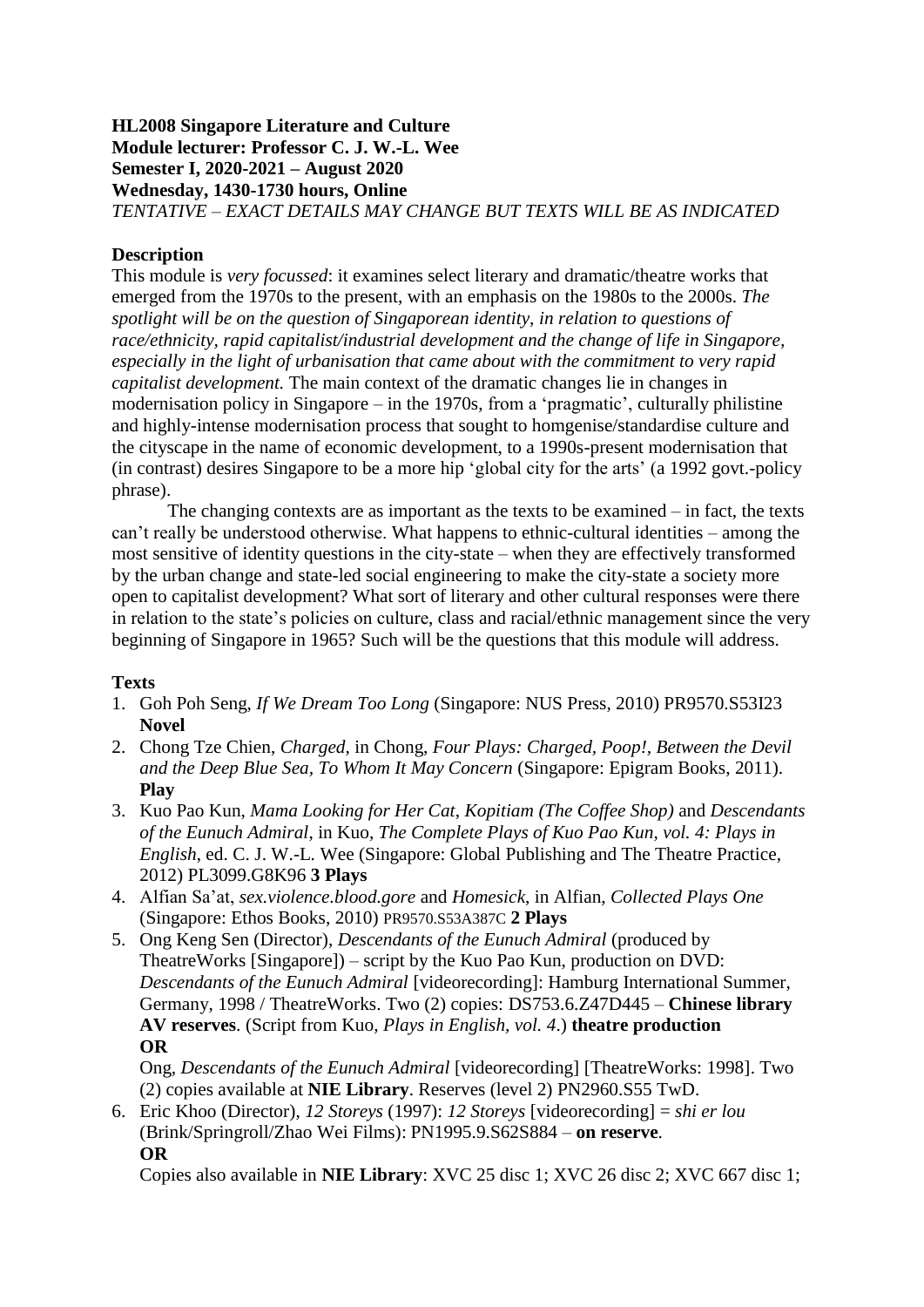XVC 668 disc 2. **Reserves (level 2) OR**

Available also on iTunes, among other online sites:

<**<https://itunes.apple.com/sg/movie/12-storeys/id1257748074>**>

If you do not wish to purchase it, then you *must* ensure you use the library copies. I have no solution if you are unwilling or unable to pay for the film.

- 7. Isa Kamari, *Rawa*, trans. R. Krishnan (Kuala Lumpur: Silverfish Books, 2013). ISBN 978-983-3221-43-1. *Please note that this book may be harder to obtain*. **Novel**
- 8. Sharon Siddique, 'Singaporean Identity' and Chua Beng Huat, 'The Business of Living in Singapore', in *Management of Success: The Moulding of Modern Singapore*, ed. K. S. Sandhu and Paul Wheatley (Singapore: ISEAS, 1989) DS598.S762 M266. Terence Chong, 'Fluid Nation', in Chong (ed.), *Management of Success: Singapore Revisited* (ISEAS, 2010). **Essays will be available as PDFs in NTULearn/Blackboard.**

**NOTE:** I will request that the books be ordered for the bookshop, but you are responsible for the *12 Storeys* DVD.

## **Method of instruction:**

3-hour seminar with one break

### **Mode of Assessment:**

100% Continuous Assessment

#### Breakdown:

| - Essay assignment I $(1,200-1,400$ -word essay)    | $25\%*$   |
|-----------------------------------------------------|-----------|
| - Essay assignment II $(1,200-1,400$ -word essay)   | $30\%*$   |
| - In-class presentation                             | $20\%$ ** |
| - End of semester test (2 hour in-class essay test) | 25%       |
|                                                     |           |

## Key:

\* Inclusive of notes and references. *Must adhere to word limit.* **Penalties will incur otherwise.**

\*\* Presentation format: a *maximum* of *twenty*-*five* (25) mins. **Penalties will incur thereafter.** Offer a pared-down overview of the material: (1) *central* ideas/themes, to help focus the discussion; and (2) your critical responses to the film/readings. **Note**: **Groups must meet lecturer for a short meeting (20 mins.) to give outline of presentation and gain Student Feedback before the presentation.**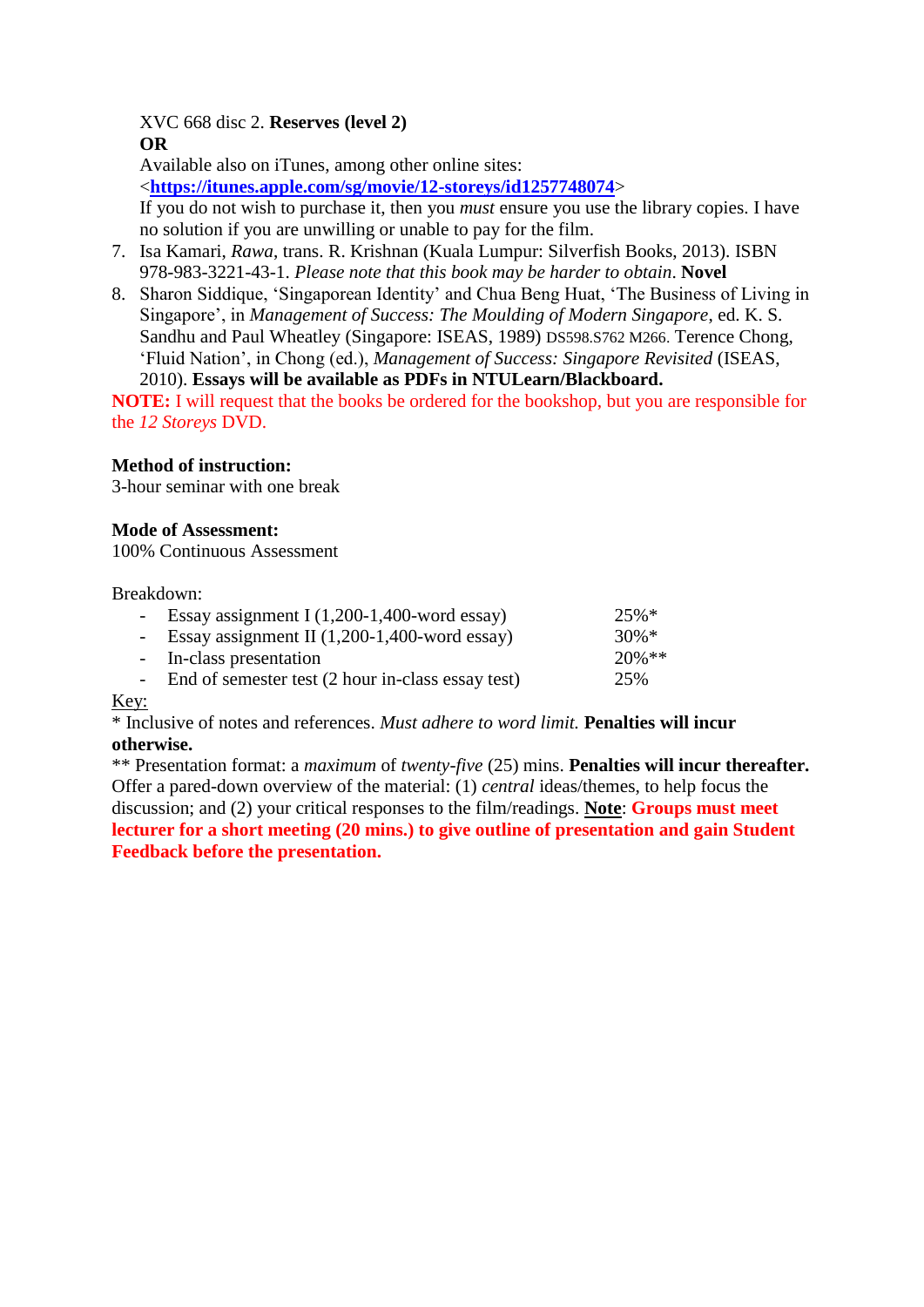# **Schedule, Readings, Topics**

## MEETING ONE, 11 AUGUST:

Introduction – managing race/ethnicity (the 'plural society'), capitalist development, urbanisation in Singapore – forgetting and remembering

## MEETING TWO, 17 AUGUST:

Siddique, 'Singaporean Identity'; Chong, 'Fluid Nation'; and Chua, 'Business of Living'

- The plural society inherited from British colonial times: how do we understand it?
- The rapid and destabilising change of life from the 1950s-1980s.
- Both the above in relation to the overall question, 'What, then, is Singapore identity? Is it just modern, urban and consumerist patterns that makes "us" this "us"? Why is it "fluid"?'

NOTE: These are background readings & will *illuminate some* of what transpires in *some* of the texts. *Do not* **assume that each novel will deal with all that raised in this session. Use the material sensibly: the authors are** *not* **trying to 'illustrate' the readings.**

## MEETING THREE, 25 AUGUST:

Goh, *If We Dream Too Long*

 Post-independence Singapore – destabilising economic development and urbanisation (the rise of HDB blocks) – unmoored youth identity and life goals in intensely modernising, immediate post-colonial Singapore. The late 1960s/early 1970s. **Modernisation, class, meritocracy, landscape**

## MEETING FOUR, 1 SEPTEMBER:

Isa Kamari, *Rawa*:

 Unrecognised indigenous identity in Singapore under the impact of the post-independence modernising state (the problem of memory in Singapore) – what is 'Malay' identity for Rawa? – the disorienting change in physical landscape – youth identification with a preindependence & older cultural identity. The 1950s-present.

**Modernisation, identity, landscape**

### MEETING FIVE, 8 SEPTEMBER:

Kuo Pao Kun, *Mama Looking for Her Cat*

• Modernisation and identity  $\&$  relationship fractures between generations in Singapore – the problem of language use, cultural values and history given social engineering Singapore – representing multilingual Singapore. The 1980s.

### **Social engineering, values, cultural identity**

### MEETING SIX, 15 SEPTEMBER: No meeting: Union Day

MEETING SEVEN, 22 SEPTEMBER: Kuo Pao Kun, *KOPITIAM*

 Modernisation and the dislocated urbanscape – (the problem of) memory and identity in Singapore – the young and the global world – the individual vs. his family and memories.

**Modernisation, urbanisation/landscape, collective identity vs. individualism**

### **RECESS**, 29 SEPTEMBER

## MEETING EIGHT, 6 OCTOBER: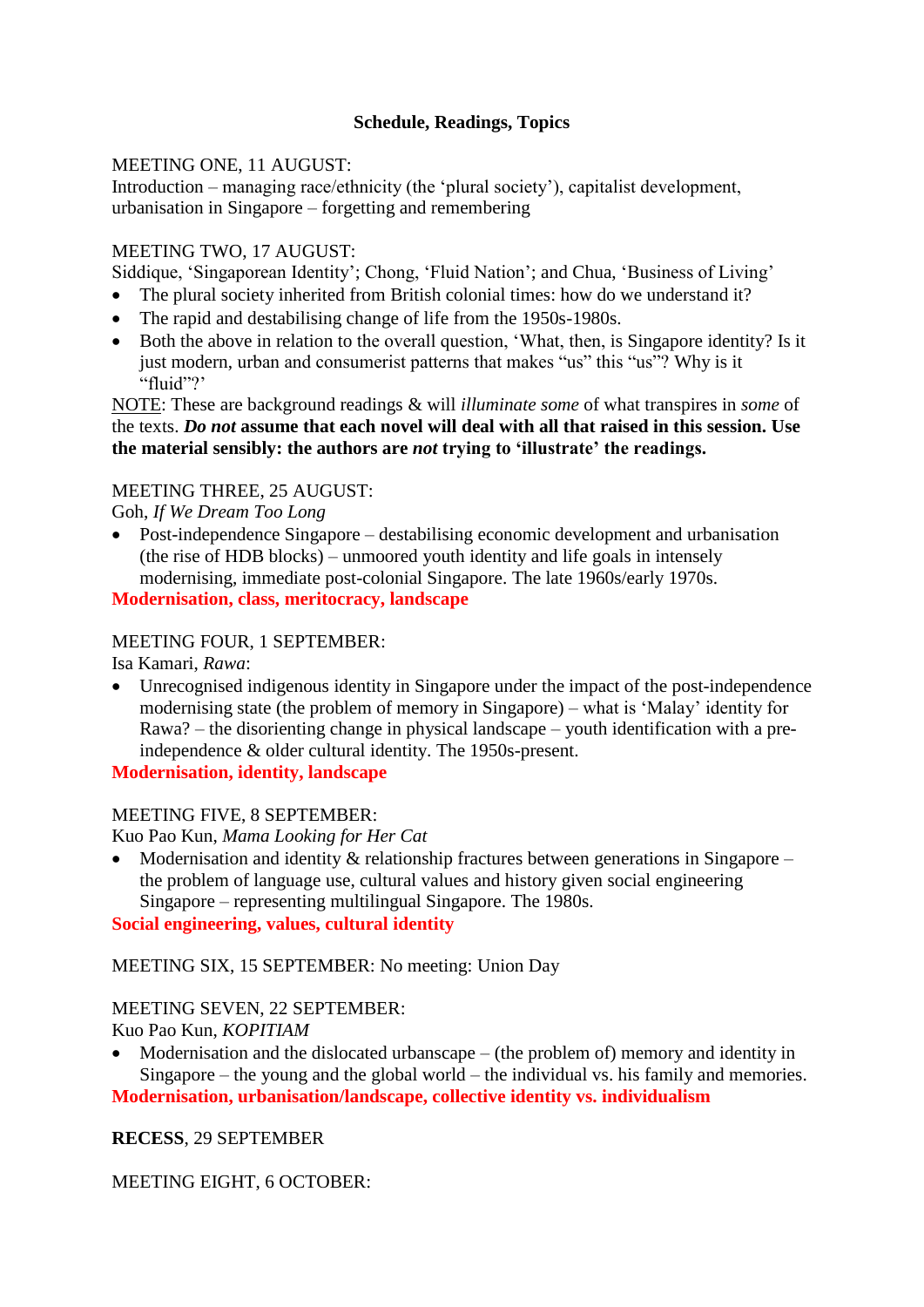Eric Khoo (Director), *12 Storeys*

 Life in the now-established modernist public housing and social alienation – identity changes and alienation in self, family, society and values in intensely modernising Singapore after *If We Dream Too Long.* The late 1990s.

**Urbanisation/landscape, the lack of social (& therefore national?) identity, dysfunctional individualism**

## MEETING NINE, 13 OCTOBER:

Alfian, *sex.violence.blood.gore*

• Race, class and gender issues and thematics in relation to the challenge of Singapore identity/ies as they emerge from the 1990s/2000s – identity questions in a more 'hip' Singapore. The late 1990s/early 2000s.

**Challenging text: Cultural and national identity issues in contemporary Singapore**

#### MEETING TEN, 20 OCTOBER:

Alfian, *Homesick*

 Race and class issues (among *and* between different generations) – the Singapore identity: can we be a national community? Set during the SARS quarantine, 2003.

**Cultural, class and national identity issues in contemporary Singapore**

### MEETINGS ELEVEN, 27 OCTOBER:

Chong Tze Chien, *Charged*

 Race relations: both *intra*-race and *inter*-race issues – class and identity – national identity in contemporary Singapore. The 2000s.

**Challenging: Cultural, class and national identity issues in contemporary Singapore**

### MEETING TWELVE, 4 NOVEMBER:

Kuo Pao Kun, *Descendants of the Eunuch Admiral*; and Ong Keng Sen We will examine Kuo's script. The *next* meeting will deal with Ong's theatre production. *The video must be viewed in advance of the next class meeting*.

 Identity and culture *lost* in the service of the state – the expanding state and the problematic cosmopolitanism it offers – multicultural identity as a benefit of globalisation – the problem of serving an ambitious state. The mid- to late 1990s.

**Cultural identity and an ambitious, 'globalising' state (an allegory of contemporary Singapore)**

- **Given the class size, do** *ensure* **that students plan to watch the video in advance.**
- **Important: This is a theatre production, so staging, costumes, how actors performed must be observed. Familiarity with** *how the staging and script* **create the meaning of the production matters: this understanding affects assessment.**

### MEETING THIRTEEN, 11 NOVEMBER:

Ong Keng Sen (director), *Descendants of the Eunuch Admiral* (English-lang.version)

 Identity and culture *lost* in the service of the state – the expanding state and the problematic cosmopolitanism it offers – multicultural identity as a benefit of globalisation – the problem of serving an ambitious state – how the play is interpreted by Ong: how he makes the play fit into his image of contemporary Singapore. The mid- to late 1990s.

**Challenging: Culture and identity in a 'globalising' state (that is contemporary Singapore)**

*Revision*.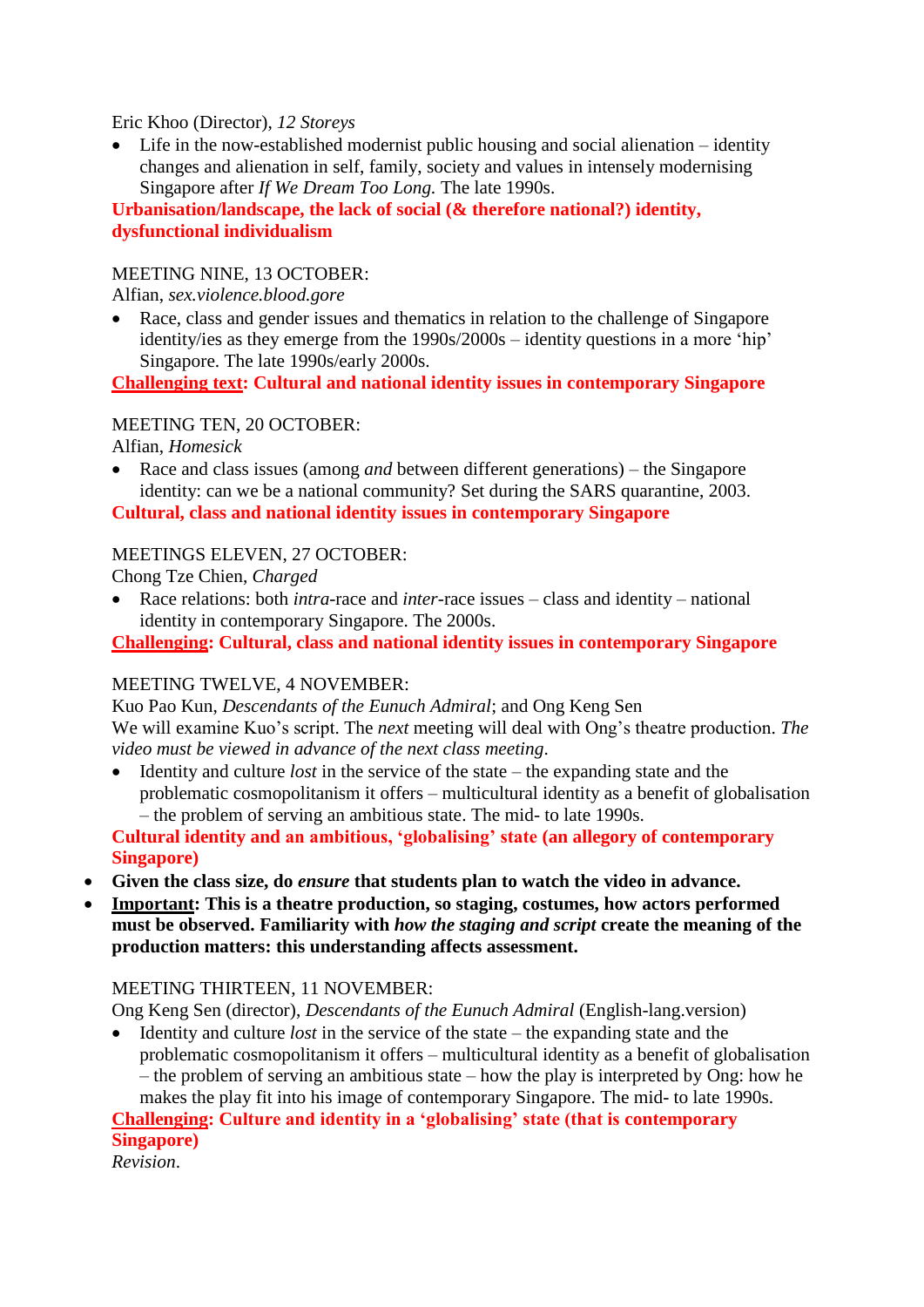MEETING FOURTEEN, 17 NOVEMBER: Online test.